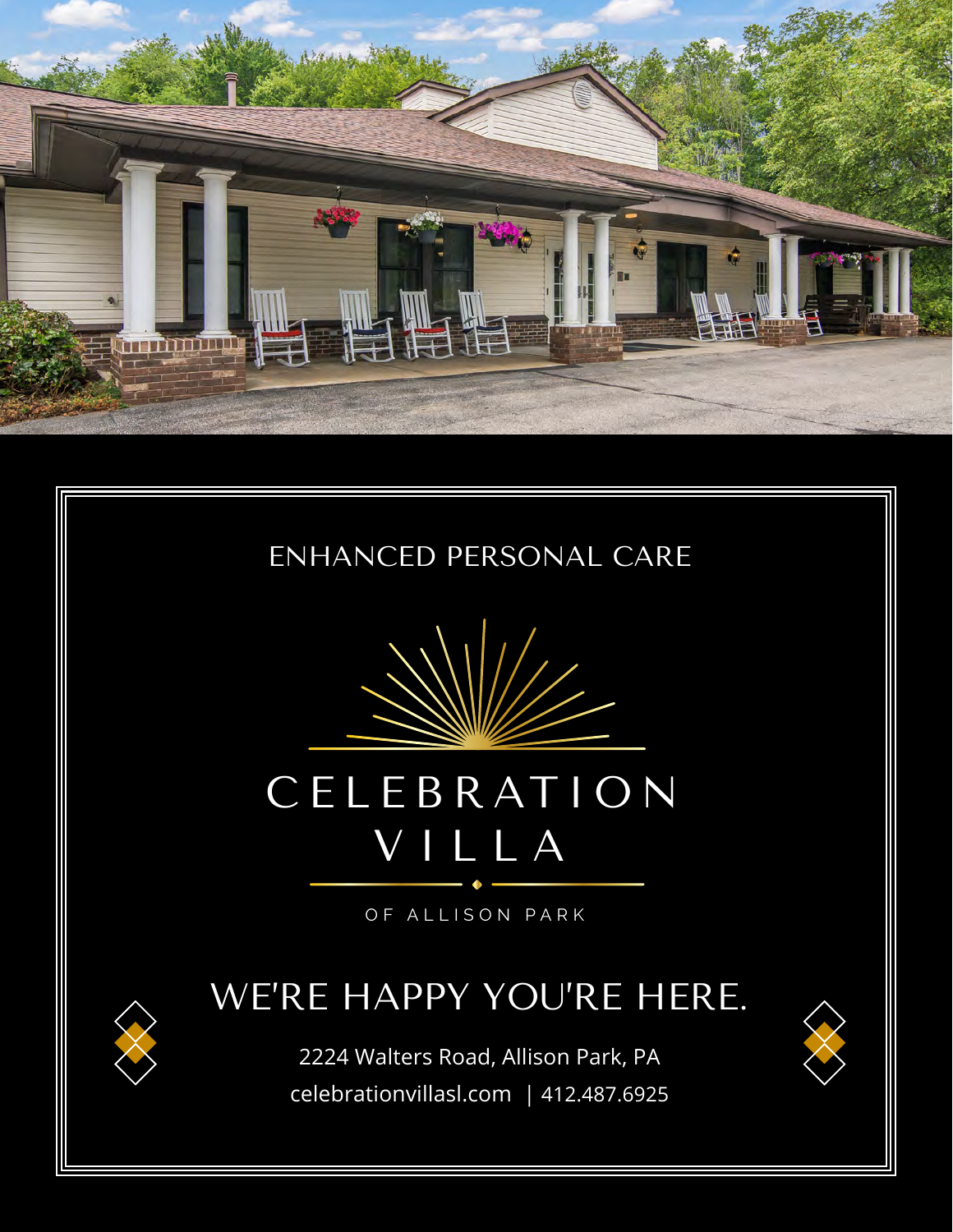## WE'RE HAPPY YOU'RE HERE.



#### WELCOME HOME

Celebration Villa of Allison Park is a senior living community offering the care services and amenities of Enhanced Personal Care in a comfortable and convenient lifestyle. Our focus is to support our residents' independence and overall wellness. We treat each resident as respected members of our family. We understand the importance of our residents having a feeling of connection, community, comfort and caring.

You will find that our enhanced personal care amenities are everything you need under one roof. You can enjoy the comfort of the community attending one of our life enrichment classes, or visit with friends outdoors rocking on our porch. In addition, maintenance and housekeeping is included so you can enjoy your retirement years without worry.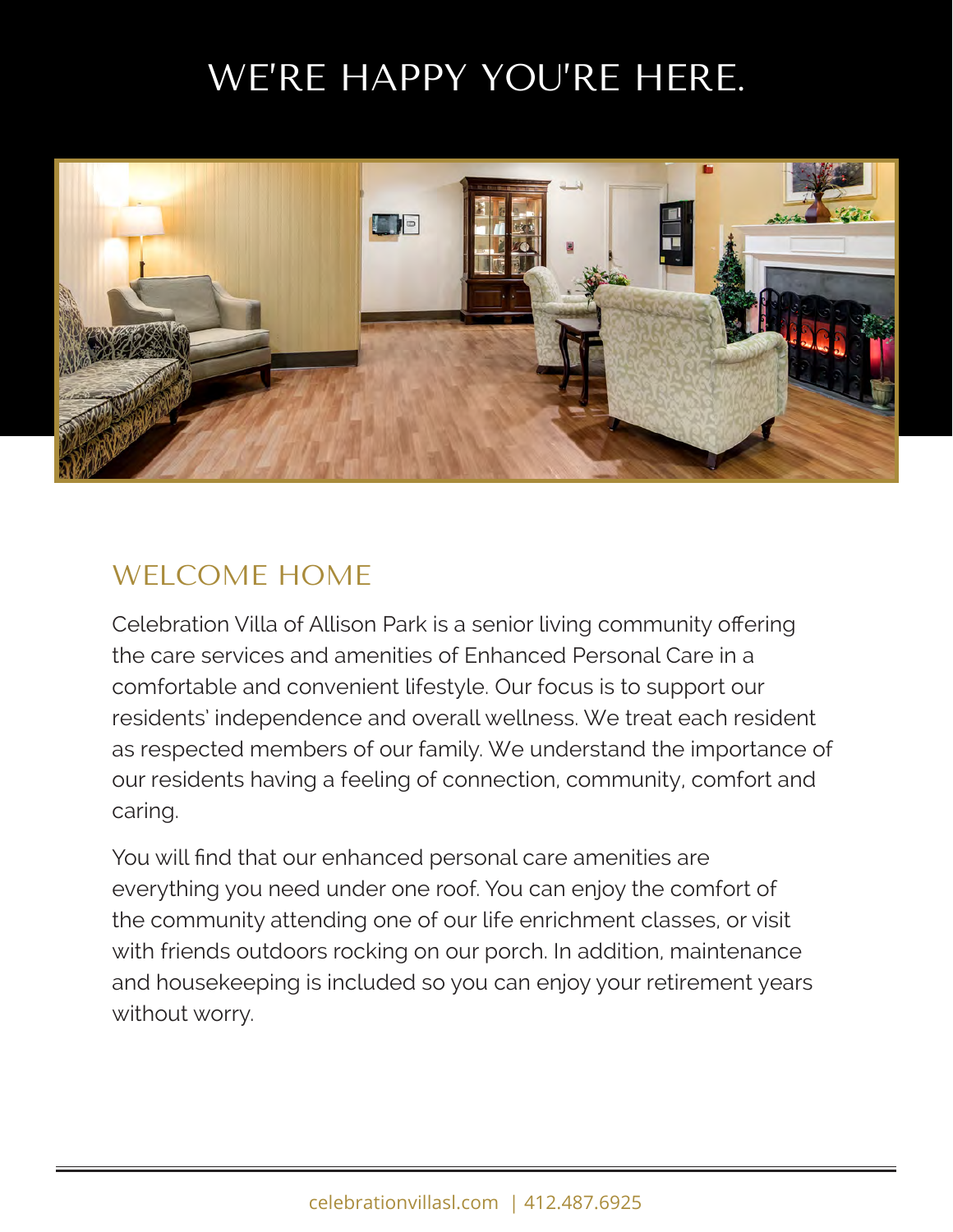## CARE WITH COMPASSION.

### SERVICES OFFERED

Residents at Celebration Villa receive the right care services that will serve their overall wellness. Together, we develop a care plan that is customized that will best serve their unique needs. Care-related services include, but are not limited to:

- Care staff onsite 24/7
- Personal care assistance with activities of daily living that may include help with bathing, dressing, and/or grooming
- Medication assistance and administration
- Mobility assistance
- Continence maintenance

At Celebration Villa, you may choose to remain with your current doctor or see any of our physicians that include:

- On-site or telehealth doctors
- Onsite rehabilitation therapy including physical, speech and occupational therapies
- Visiting podiatrist, dentist, home health, hospice, and more

#### SHORT-TERM RESPITE CARE

Residents in short-term respite care receive all of the amenities and enhanced personal care services, but for a shorter, predetermined length of stay. Respite care is for loved ones who may need a little help after a hospital or rehab stay, or when caregivers plan a family vacation or just need some time to relax and recharge.

To learn more about our enhanced personal care program and understand if it is right for you or your loved one, call us at 412.487.6925.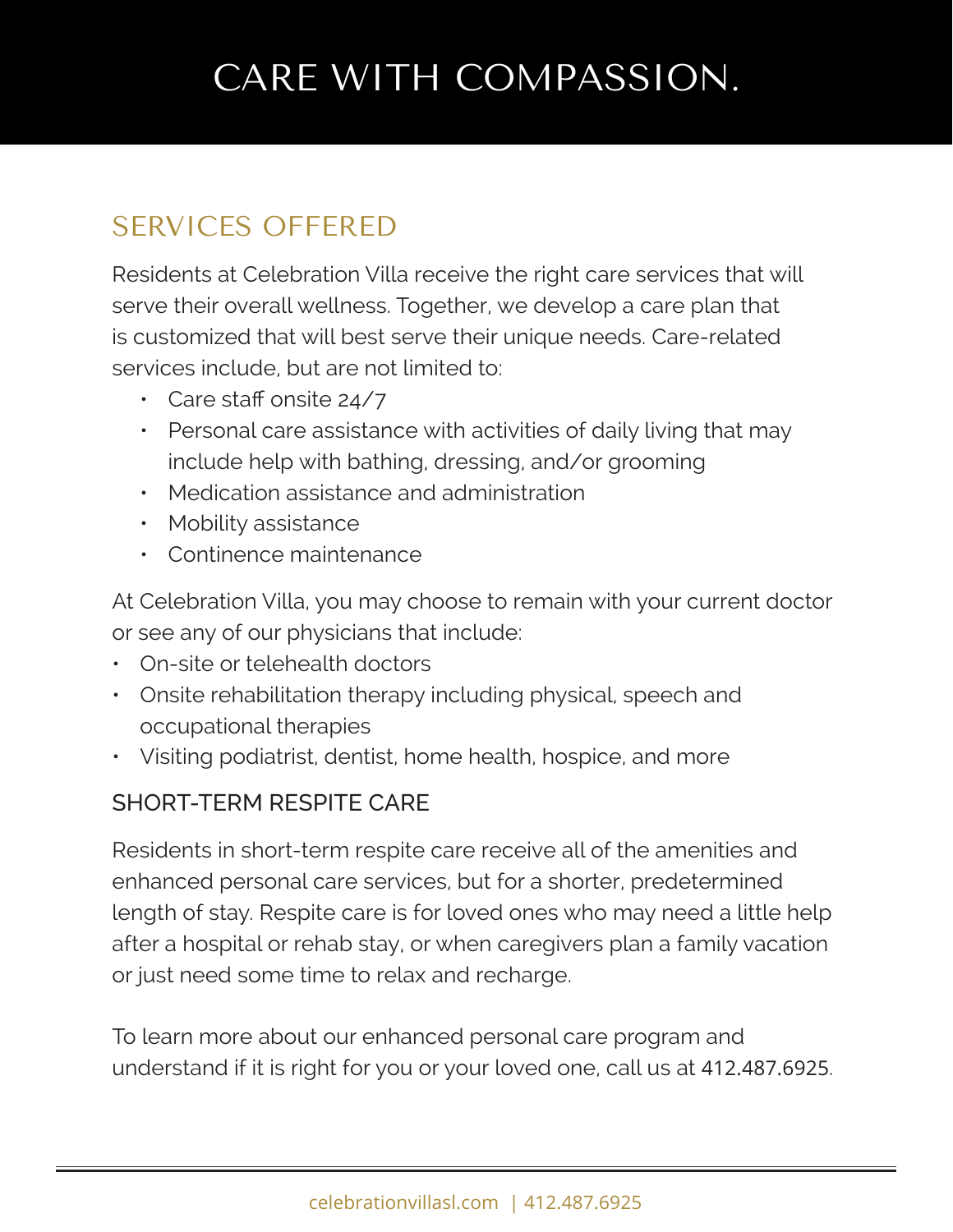## DINNER IS BETTER WHEN WE EAT TOGETHER.

### HOME-STYLE MEALS SERVED DAILY

Serving fresh, nutritious, and delicious food is what we do. When possible, we strive to get our hands on seasonal produce from local producers. Our staff members are pleasant and meet with each resident to understand their comfort foods and so we may accommodate individual tastes, preferences, and food allergies. Here's an example of a day's meals served to our residents:



- Scrambled Eggs. Bacon & Hash Browns
- Danish

Cream Of Mushroom Soup

- Parmesan Crusted Fish Fillet or Vegetarian Taco Casserole
- Garden Blend Rice, Asparagus, Glazed Carrots & Dinner Roll
- Homemade Fruit Crisp
- Minestrone Soup
- Sausage & Eggplant Penne or Beef Patty Melt
- Seasoned Potato Wedges, Broccoli Florets, Baby Carrots & Garlic Bread
- Ice Cream Sundae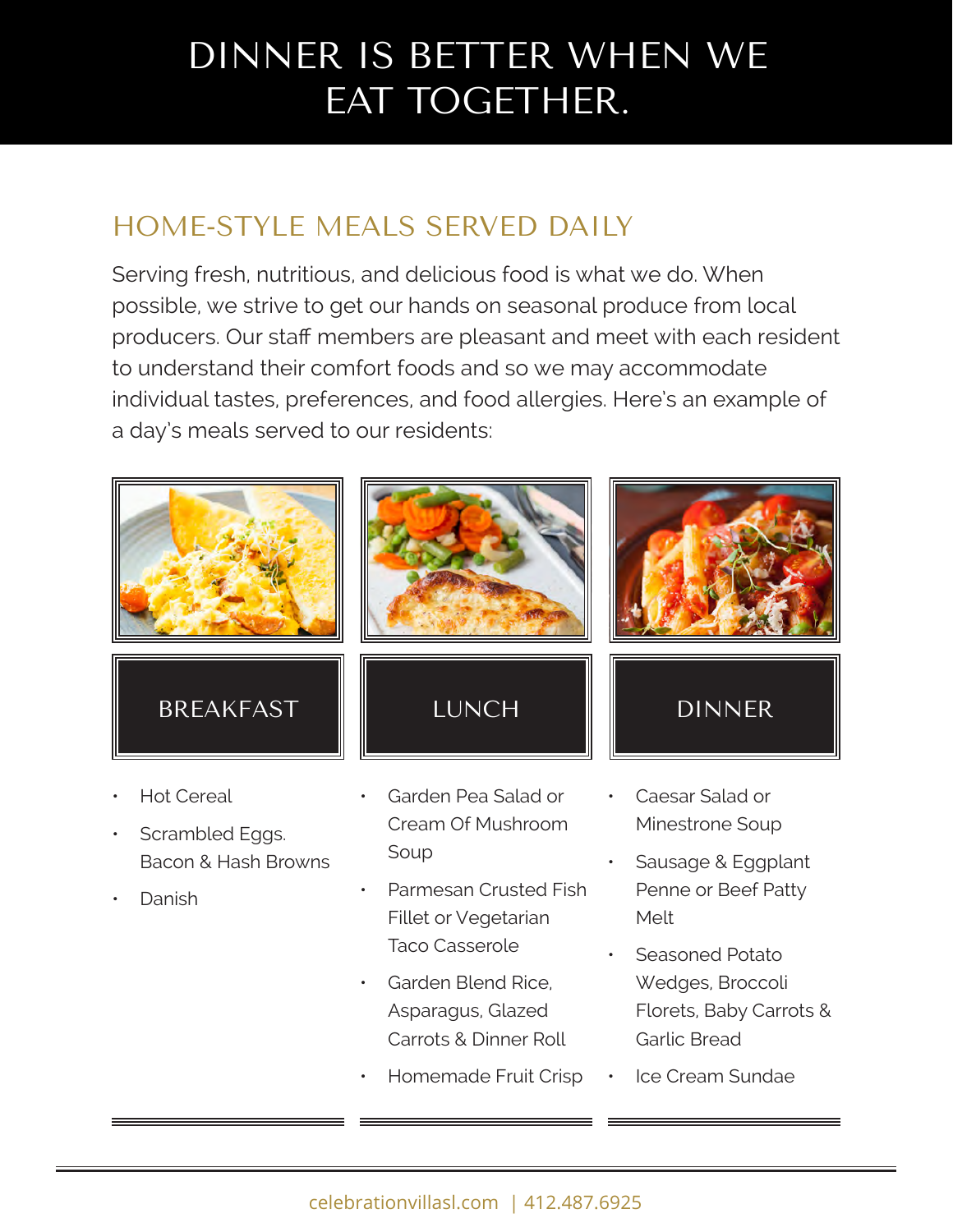## INCLUSIVE CULTURE THROUGH RESIDENT DRIVEN PHILOSOPHY.

### LIFE AT CELEBRATION VILLA

At Celebration Villa, we believe life should be celebrated at every stage. Residents can choose to fill their social cards with events and group activities, or further their personal growth through creative, spiritual, and educational opportunities. We prioritize a mix of offerings that nurture our residents' mind, body, & soul. Every opportunity is intentionally offered to our seniors to encourage and prioritize long-term health.

#### **MIND**

Intellectual exercise is the first of this trio and helps our seniors to improve attention, enhance memory, and increase independence. We do this through activities such as:

- Book clubs
- Trivia night
- Visiting local museums

#### **BODY**

Physical activity is crucial to maintaining seniors' balance and mobility. A few examples of these activities include:

- Chair yoga
- Walking clubs
- Chair or standing aerobics

#### **SOUL**

Enriching the soul can be done in a wide variety of ways, and are based on how residents would like to see their personal growth or give back to the local community. Some ways we love to incorporate self care are:

- Spiritual or religious services
- Pet therapy
- Volunteering at a local soup kitchen